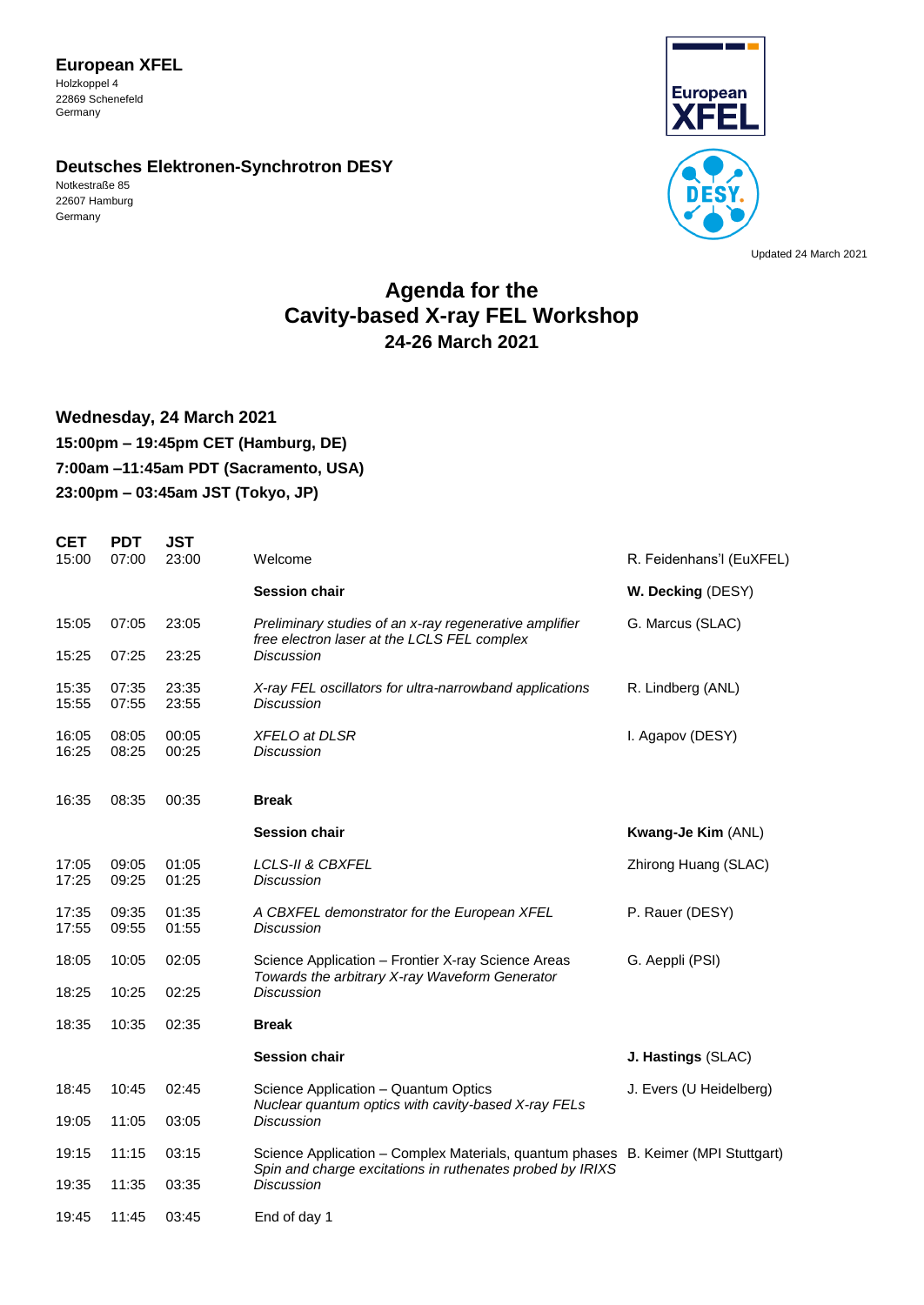## **European XFEL**

Holzkoppel 4 22869 Schenefeld Germany

### **Deutsches Elektronen-Synchrotron DESY**

Notkestraße 85 22607 Hamburg Germany



Updated 24 March 2021

## **Thursday, 25 March 2021 15:00pm – 19:30pm CET (Hamburg, DE) 7:00am –11:30am PDT (Sacramento, USA) 23:00pm – 03:30am JST (Tokyo, JP)**

| <b>CET</b>     | <b>PDT</b>     | JST            |                                                                                                                                                                          |                              |
|----------------|----------------|----------------|--------------------------------------------------------------------------------------------------------------------------------------------------------------------------|------------------------------|
| 15:00          | 07:00          | 23:00          | Welcome                                                                                                                                                                  | T. Tschentscher (EuXFEL)     |
|                |                |                | <b>Session Chair</b>                                                                                                                                                     | H. Sinn (EuXFEL)             |
| 15:05<br>15:25 | 07:05<br>07:25 | 23:05<br>23:25 | X-ray Optics for Cavity-Based XFELs<br><b>Discussion</b>                                                                                                                 | Y. Shvydko (ANL)             |
| 15:35          | 07:35          | 23:35          | Alignment Diagnostics and In/Out Coupling Mechanism<br>for X-ray Cavities                                                                                                | Diling Zhu (SLAC)            |
| 15:55          | 07:55          | 23:55          | <b>Discussion</b>                                                                                                                                                        |                              |
| 16:05<br>16:25 | 08:05<br>08:25 | 00:05<br>00:25 | X-ray oscillator scheme for amplified fluorescence emission A. Benediktovitch (DESY)<br><b>Discussion</b>                                                                |                              |
| 16:35          | 08:35          | 00:35          | <b>Break</b>                                                                                                                                                             |                              |
|                |                |                | <b>Session chair</b>                                                                                                                                                     | J. Hastings (SLAC)           |
| 17:05<br>17:25 | 09:05<br>09:25 | 01:05<br>01:25 | What can be learned from LIGO cavity technology<br><b>Discussion</b>                                                                                                     | S. Köhlenbeck (AEI)          |
| 17:35          | 09:35          | 01:35          | Extended Technical Discussion (45 mins)                                                                                                                                  | Hastings, Sinn, Kim, Decking |
| 18:20          | 10:20          | 02:20          | <b>Break</b>                                                                                                                                                             |                              |
|                |                |                | <b>Session chair</b>                                                                                                                                                     | A. Madsen (EuXFEL)           |
| 18:30          | 10:30          | 02:30          | Science Application - Stoch. dynamics, Disordered systems C. Gutt (U Siegen)<br>The importance of longitudinal coherence for MHz<br>XPCS experiments of protein dynamics |                              |
| 18:50          | 10:50          | 02:50          | <b>Discussion</b>                                                                                                                                                        |                              |
| 19:00          | 11:00          | 03:00          | Science Application- Stoch. dynamics, Disordered systems G. Monaco (U Trento)<br>Exploring the dynamics of disordered materials using<br><b>CBFEL</b> sources            |                              |
| 19:20          | 11:20          | 03:20          | <b>Discussion</b>                                                                                                                                                        |                              |
| 19:30          | 11:30          | 03:30          | End of day 2                                                                                                                                                             |                              |